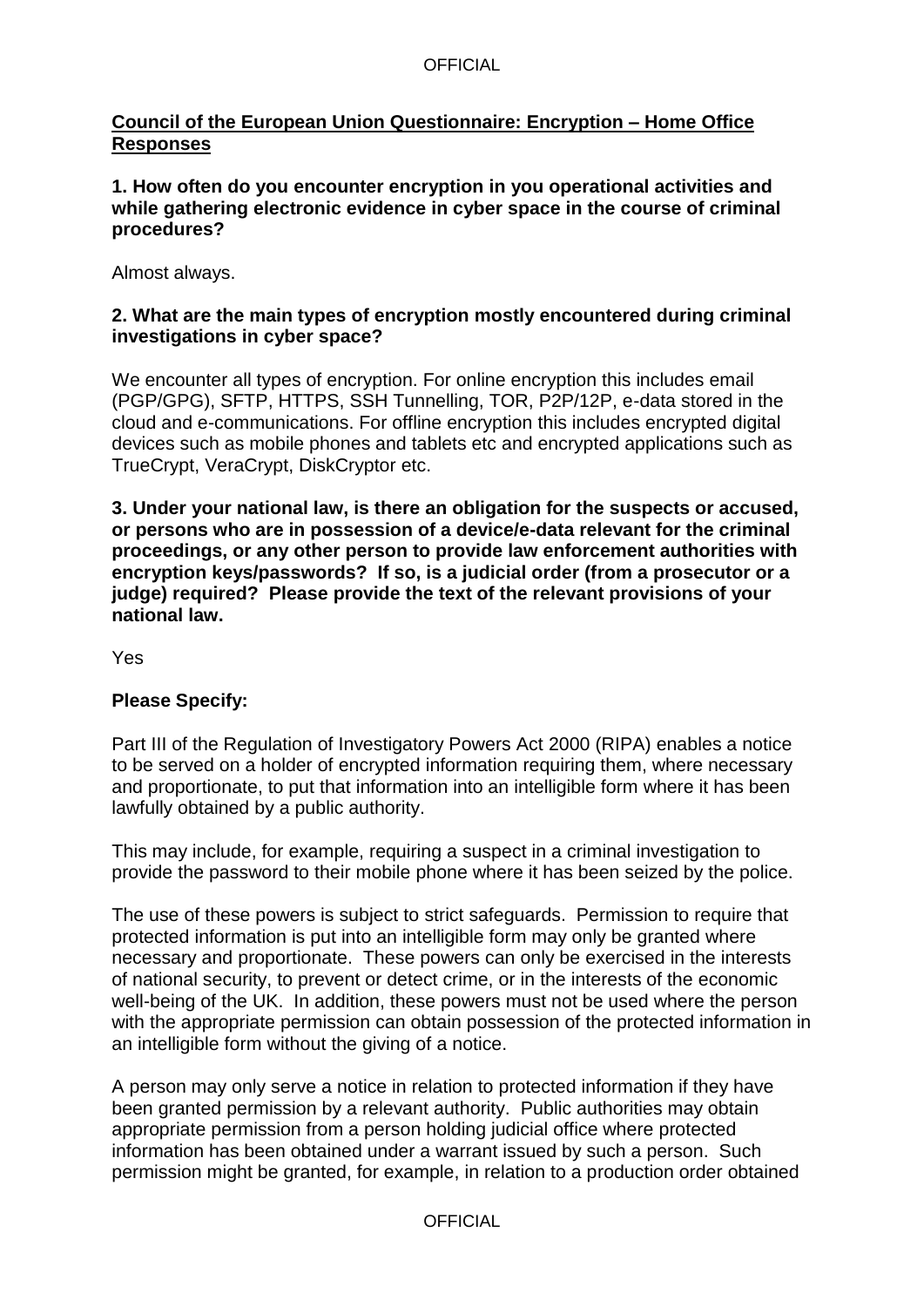#### **OFFICIAL**

from someone holding judicial office under the Police and Criminal Evidence Act 1984.

Where protected information is likely to be, or has been, obtained in consequence of an authorisation under Part III of the Police Act 1997 (authorisation of otherwise unlawful action in respect of property) appropriate permission for giving a notice may be obtained from an authorising officer within the meaning of that Act.

The Police, National Crime Agency, Her Majesty's Revenue and Customs and members of HM Armed forces have appropriate permission, without requirement for permission to be granted by a judicial authority or Secretary of State, in relation to protected information in certain circumstances. This is the case where that information has been obtained by the exercise of a statutory power and is not information obtained under a warrant issued by the Secretary of State or a person holding judicial office, or an authorisation under Part III of the Police Act 1997, or information obtained by the intelligence agencies. For example, this could be in relation to information obtained under section 19 of the Police and Criminal Evidence Act, which relates to a constable's general powers of seizure.

#### **4. Under your national law, are service providers obliged to provide law enforcement authorities with encryption keys/passwords? If so, is a judicial order (from a prosecutor or judge) required?**

No.

**Please specify:**

## **5. Under your national law, is it possible to intercept/monitor encrypted data flow to obtain decrypted data for the purposes of criminal proceeding? If so, is a judicial order (from a prosecutor or a judge) required?**

No.

## **Please Specify:**

Section 17 of the Regulation of Investigatory Powers Act 2000 prevents intercepted material from being used as evidence in legal proceedings.

## **6. What are the main issues typically encountered while interception/monitoring encrypted data flow in order to obtain decrypted data?**

Section 17 of the Regulation of Investigatory Powers Act 2000 prevents intercepted material from being used as evidence in legal proceedings.

**7. What other approaches/techniques do you use for decrypting encrypted eevidence and securing it so that it is admissible as evidence in the criminal proceedings? Do your authorities use eg the services of foreign companies or assistance from Europol for the purposes of decryption?**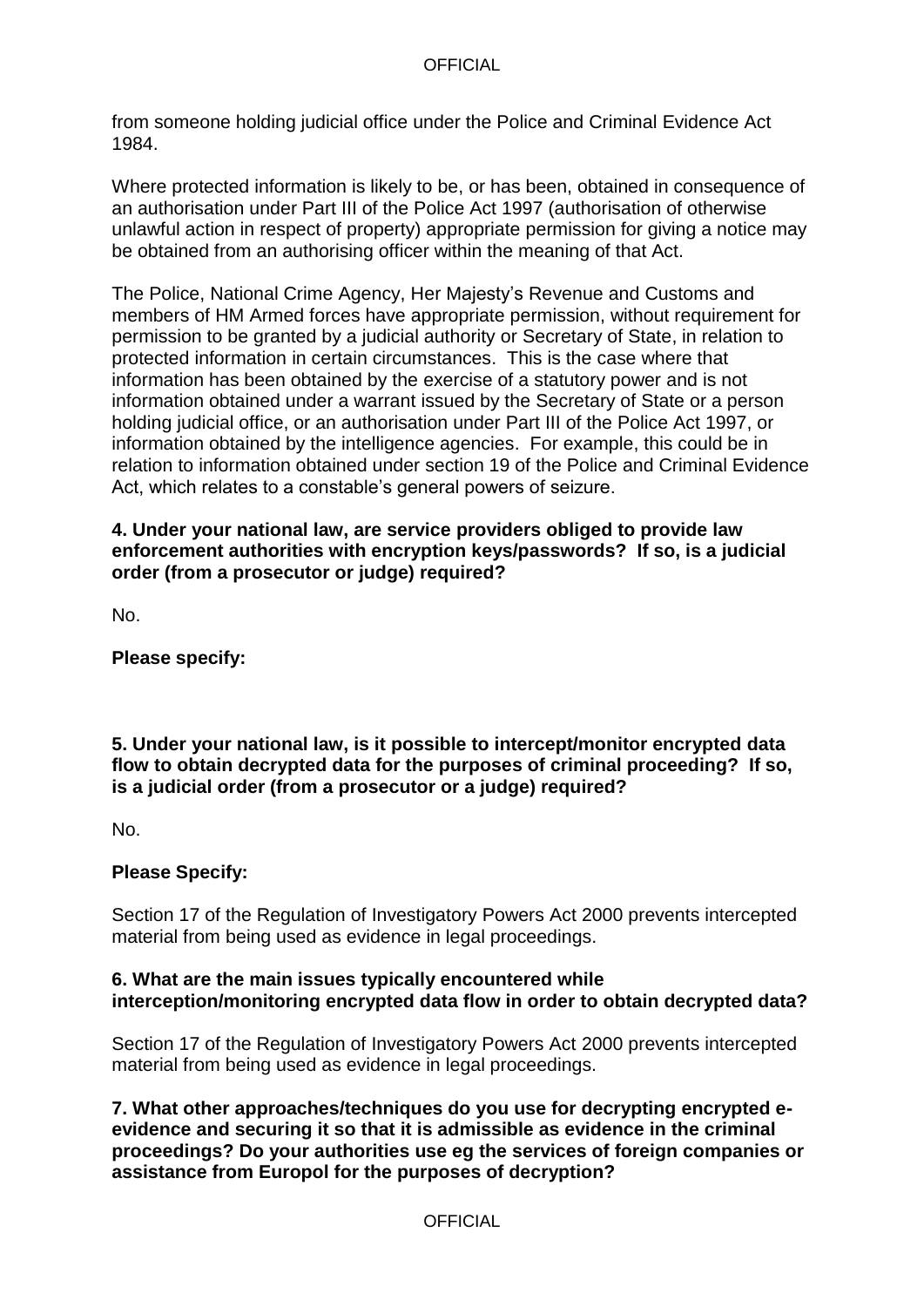Brute force attacks are done with custom dictionaries.

## **8. Do you consider that your current national law allows sufficiently effective securing of evidence when encrypted? If not, why?**

# **Please Specify:**

This response is not related specifically to the securing of evidence given intercepted material cannot be adduced as evidence under UK law. However, encryption is now almost ubiquitous and is the default setting for most IT products and online services. The UK Government recognises the importance of encryption, which ensures companies and individuals can go about their business online safely and securely. But this same technology can also be used - easily and cheaply - by terrorists, paedophiles and other criminals who would seek to do the public harm. As the heads of our security and intelligence and law enforcement agencies have consistently made clear, the problems posed by the use of encryption are real and increasing.

We remain committed to taking a collaborative approach with industry to ensure that law enforcement agencies can access the content of criminals' communications to assist investigations and prevent criminal activity.

In UK law, whether a particular company can be required to remove encryption turns on what is reasonably practicable and technically feasible for them to do. The Investigatory Powers Bill, which is currently being scrutinised by the UK Parliament, provides a mechanism through which Government can undertake the sorts of technical discussions necessary with companies to determine this in relation to their particular system architecture. The Bill would only require operators to remove encryption where it is reasonably practicable and technically feasible to do so – subject to strict safeguards.

However, this does not mean UK law will enable law enforcement to obtain the information they need in unencrypted form in all cases. Undoubtedly, there will be companies and systems where the provisions of UK law do not allow the authorities to require the removal of encryption. Encryption will therefore remain a significant challenge to the UK authorities.

## **9. What main issues do you typically encounter when seizing encrypted evidence and decrypting it?**

Technical – having the relevant technical expertise to make progress.

## **10. In your view, will measures in this regard need to be adopted at EU level in the future?**

We recognise that this remains a complex area. The UK remains committed to taking a collaborative approach with international partners and industry so that